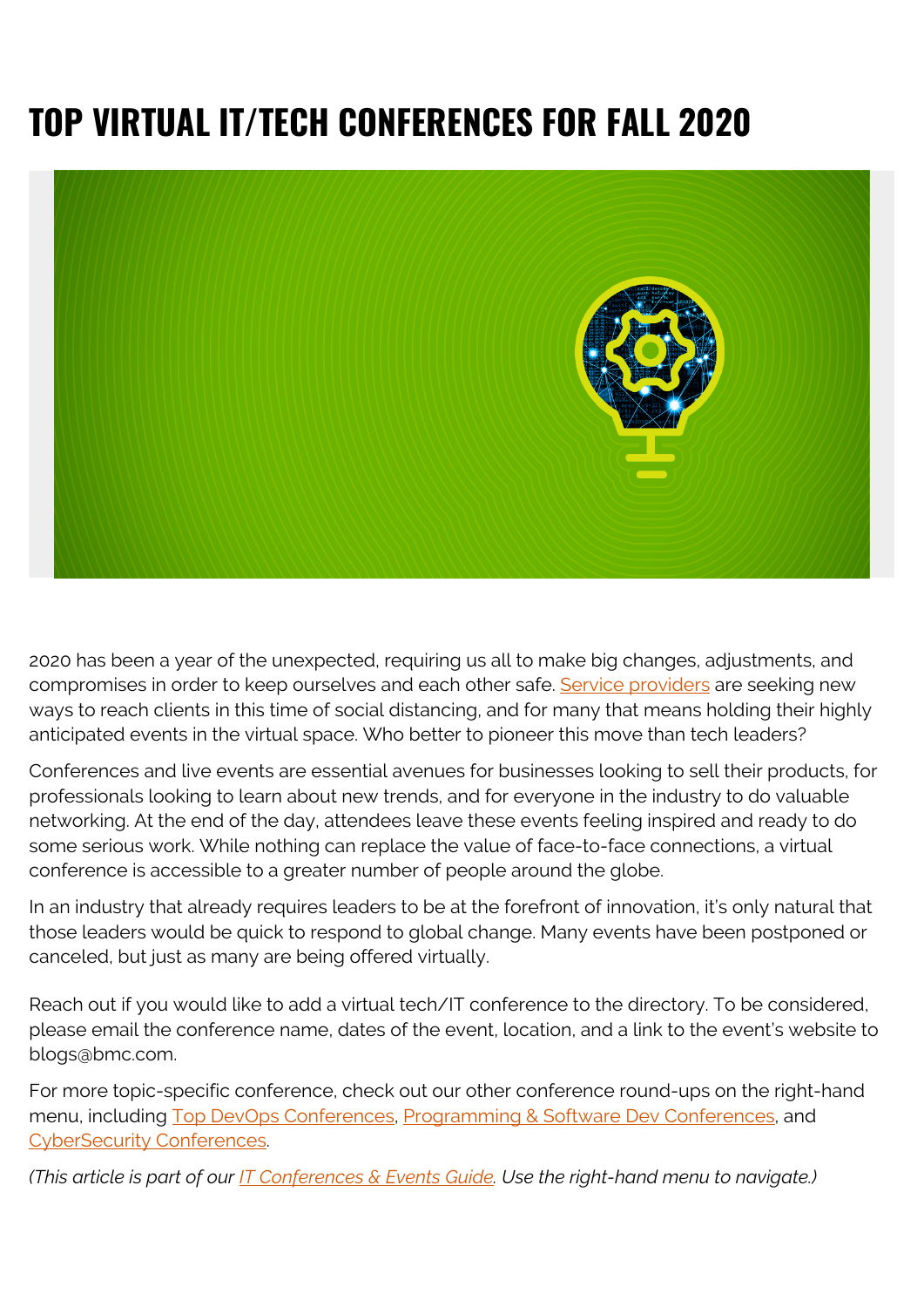## **Online Tech/IT Conferences**

Below is a list of the top virtual tech conferences coming up this year—all taking place online, so watch out for those time zones. Don't forget to sign up for email updates from any event you are thinking of attending, as details are subject to change.

#### **[Microsoft Ignite](https://www.microsoft.com/en-us/ignite)**

**Dates:** September 22-24, 2020 **Location:** Online **Cost:** Free

Microsoft Ignite will be launched as a complimentary digital event experience this September. Join us to learn innovative ways to build solutions, migrate and manage your infrastructure, and connect with Microsoft experts and other technology professionals from around the globe.

#### **[VMWorld](https://www.vmworld.com/en/index.html)**

**Dates:** Week of September 28, 2020 **Location:** Online **Cost:** Registration opens June 23 **Twitter:** [@vmworld](https://twitter.com/vmworld)

This year, VMWorld is a virtual event for the tech professional looking to gain knowledge and momentum in the realm of cloud-based applications, security issues, and innovations.

#### **[BII SUMMIT](https://www.biisummit.com/)**

**Date:** October 7, 2020 **Location:** Online **Cost:** Various packages available

BII SUMMIT is an event that specializes in helping technology companies and investors meet under one (virtual) roof to create long-term business relationships.

#### **[Google Assistant Developer Day](https://developersonair.withgoogle.com/events/assistant-devday)**

**Date:** October 8, 2020 **Location:** Online **Cost:** Free **Twitter:** #GoogleAssistantDevDay

Join us live on October 8th for the virtual Google Assistant Developer Day, where we'll announce new features and tools and showcase highlights and use cases from our partners. We will also host interactive sessions for you to connect with the Google Assistant team, including a fireside chat to answer top questions we hear from developers.

#### **[BMC Exchange](https://exchange.bmc.com/)**

**Date:** October 20-22, 2020